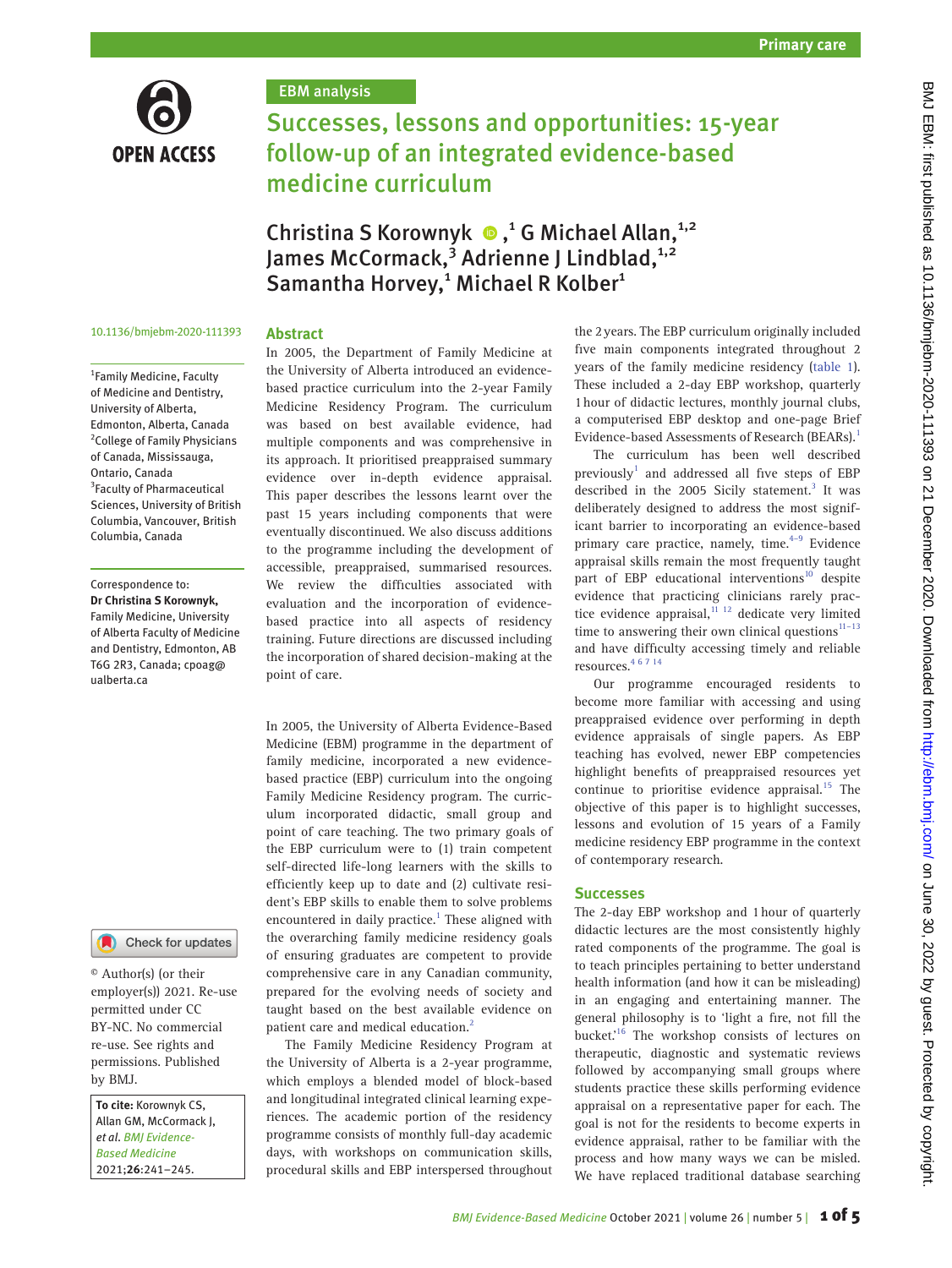<span id="page-1-0"></span>

| Past and current evidence-based practice curriculum<br>Table 1                                                                                                                                                                                                                                                                                                                                                                                                                                           |                                                                                                                                                                                                                                                                                                                                                                                                                                                        |                                                                                                                                                                                                                                                                                                                                                                  |
|----------------------------------------------------------------------------------------------------------------------------------------------------------------------------------------------------------------------------------------------------------------------------------------------------------------------------------------------------------------------------------------------------------------------------------------------------------------------------------------------------------|--------------------------------------------------------------------------------------------------------------------------------------------------------------------------------------------------------------------------------------------------------------------------------------------------------------------------------------------------------------------------------------------------------------------------------------------------------|------------------------------------------------------------------------------------------------------------------------------------------------------------------------------------------------------------------------------------------------------------------------------------------------------------------------------------------------------------------|
| Curriculum 2005                                                                                                                                                                                                                                                                                                                                                                                                                                                                                          | Rationale for continuation or changes                                                                                                                                                                                                                                                                                                                                                                                                                  | Curriculum 2020                                                                                                                                                                                                                                                                                                                                                  |
| Four half day sessions including general introduction to the curriculum,<br>A small group session on searching skills (eg, optimising Pubmed<br>followed by 1 hour of large group lectures and 2 hours of small group<br>how clinicians use evidence and how they can be misled. This is<br>sessions focussing specifically on appraisal of:<br>Two-day evidence-based practice workshop<br>Systematic reviews and<br>Diagnostic papers,<br>Therapy papers,<br>searches)<br>$\overline{c}$<br>$\ddot{ }$ | Informal feedback and qualitative comments on evaluations suggested<br>Residents continually re-affirmed that a full 2 days was required to feel<br>that the session on searching skills was redundant and not necessary.<br>the identification and use of pre-appraised and summarised evidence.<br>This was eliminated and replaced with a clinician led small group on<br>Highest rated component of the curriculum*<br>comfortable with EBP basics | Small group session on searching skills replaced with small group<br>session on locating and using preappraised evidence sources (eg,<br>Tools for Practice, Rxfiles, InfoPoems, ACP Journal Club)<br>Two-day evidence-based practice workshop                                                                                                                   |
| reaffirming evidence. This is presented in the context of evidence<br>academic days and cover 5-7 new high-quality studies (example<br>randomised controlled trials) with potential practice changing/<br>Four 1 hour of lectures per year. Lectures are presented during<br>Quarterly Didactic Lectures<br>appraisal review.                                                                                                                                                                            | Ongoing strong evaluations in the context of academic day*                                                                                                                                                                                                                                                                                                                                                                                             | Quarterly didactic lectures<br>No change                                                                                                                                                                                                                                                                                                                         |
| club or Evidence Based Medicine. This occurs during monthly academic<br>One-hour review of 2-3 preappraised papers chosen from ACP journal<br>smaller groups that each review one resource then return to the larger<br>days. Residents are in groups of 10-20 and often further divided into<br>group to discuss. Often led or facilitated by clinician leaders at each<br>academic teaching site.<br>Journal club                                                                                      | Over the years there has been increasing availability of practical,<br>The clinical relevance of this session has been questioned in<br>evidence-based tools for shared informed decision-making.<br>Faculty development has been offered but poorly attended.<br>Consistently the most poorly rated component.*<br>qualitative feedback.                                                                                                              | Increasing focus on incorporation of shared informed decision-making<br>greater variety (eg, Tools for Practice). 4-5 are reviewed each session.<br>Increasing availability of preappraised summarised resources allows<br>resource (eg, pain-calculator.com) each session.<br>Journal club                                                                      |
| One-page worksheets to be completed using preappraised evidence at<br>Minimum of four required to be completed during family medicine<br>the point of care. (Template previously published) <sup>17</sup><br>clinical rotation<br><b>BEARS</b>                                                                                                                                                                                                                                                           | BEARs are frequently presented by the residents at weekly clinic<br>rounds and provide a good starting point for discussion around<br>practical clinical questions and relevant evidence                                                                                                                                                                                                                                                               | No change<br><b>BEARs</b>                                                                                                                                                                                                                                                                                                                                        |
| Guides to Medical Literature), Clinical resources (eg, Guidelines) and an<br>Cochrane, Pubmed, Google, ACP Journal Club), Guides (example User's<br>Graphically displayed front page with links to relevant resources (eg,<br>e-library with an extensive list of internet resources.<br>Evidence-based practice desktop                                                                                                                                                                                 | search engines to access the sites they needed and there was little<br>Anecdotal evidence suggested that residents were using internet<br>demand for an additional desktop.                                                                                                                                                                                                                                                                            | resources including Pubmed, Cochrane, Dynamed and e-journals.<br>All residents all have free access to University of Alberta library<br>Desktop has been removed.                                                                                                                                                                                                |
|                                                                                                                                                                                                                                                                                                                                                                                                                                                                                                          | Recognition that modelling of EBP by community clinicians/preceptors<br>is necessary to demonstrate feasibility beyond residency.<br>levant primary care topics from non-industry funded sources (free of<br>Growing awareness that brief, summarised evidence focusing on<br>cost) are not always readily available.<br>ē                                                                                                                             | which they would further develop their EBP skills through contribution<br>summaries at the beginning of residency during the EBP workshop.<br>Residents also have the opportunity to complete an elective during<br>All residents encouraged to sign up for the one-page evidence<br>to the development of a 'Tools for Practice'.<br><b>Tools for practicet</b> |
| *Programme components were inconsistently evaluated and thus quantitative evaluation summaries are not reported.<br>tTools for practice were developed in collaboration with the Alberta College of Family Physicians.<br>BEAR, brief evidence-based assessments of research; EBP, evidence-based practice.                                                                                                                                                                                              |                                                                                                                                                                                                                                                                                                                                                                                                                                                        |                                                                                                                                                                                                                                                                                                                                                                  |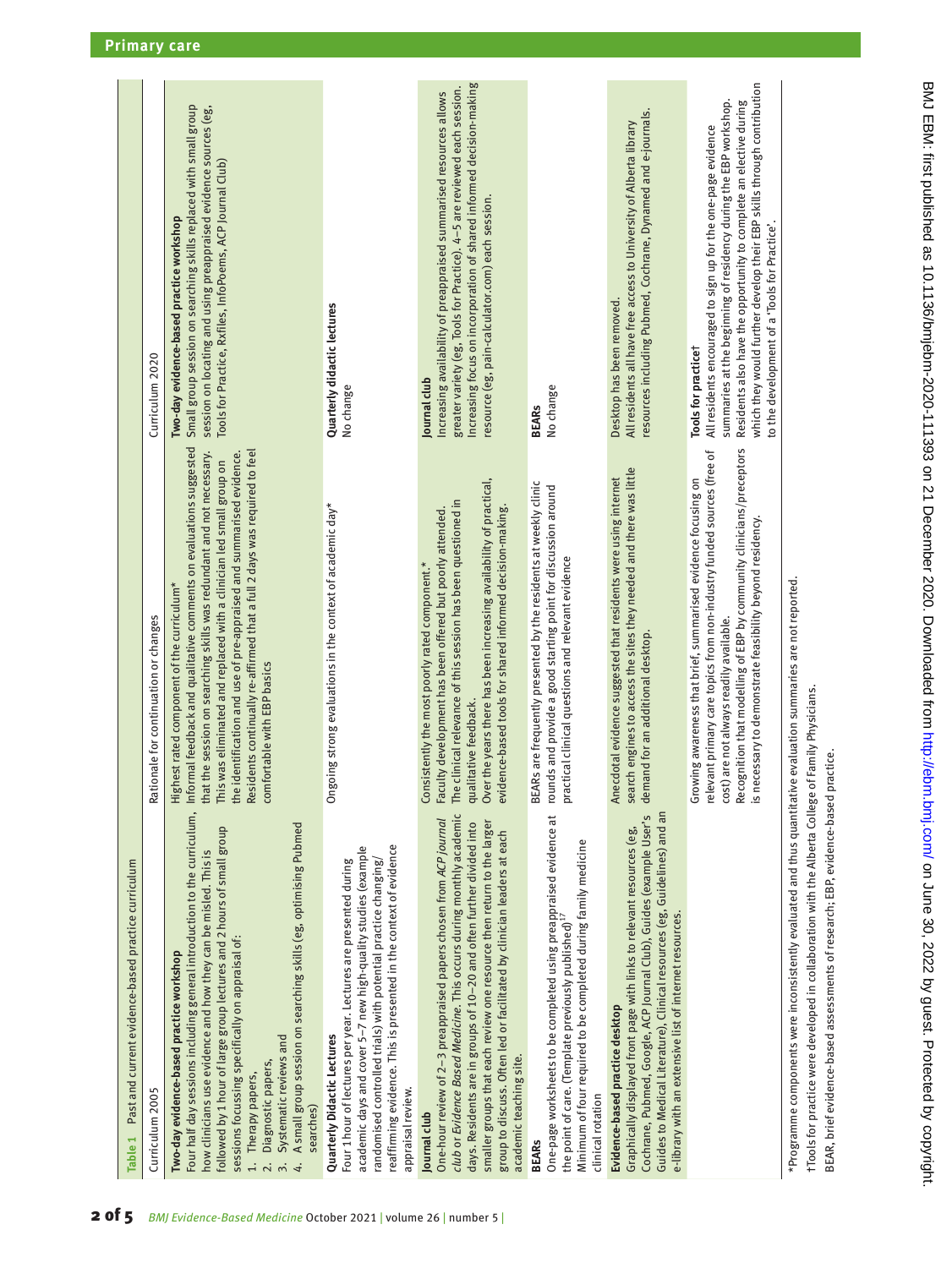techniques with sessions in which students are taught how to find and use preappraised and high-quality summary resources. In this context, preappraised resources are defined as evidence that has been filtered—such that only the most relevant data are reviewed and has been subjected to a rigorous evidence appraisal process by a third party not involved in the development of the evidence. While we do not provide specific tools to assess preappraised resources, residents are provided with a number of examples of high-quality resources and encouraged to approach newly available resources with scepticism and common sense. In particular, preappraised resources should complete the same process of evidence appraisal that residents have been introduced to, saving residents substantial time. They should be free of financial and other potential conflicts of interest. Quarterly 1hour of didactic lectures during regularly scheduled Family Medicine academic days allow for a brief review of a number of relevant research articles in the context of EBP principles. Papers are generally picked to highlight well-done randomised controlled trials with patient-oriented outcomes that are potentially practice changing. In addition, papers with significant limitations are highlighted as an example of how research can be misleading. These lectures provide examples of what residents should expect from preappraised resources.

BEARs are one-page worksheets that promote the translation of clinical uncertainties into questions and rapid searches. $2$  Residents complete and present at least four BEARs during their scheduled family medicine clinical rotation. They are to be completed using preappraised evidence at the point of care. BEARs provide the opportunity for learners to incorporate EBP concepts into practice and provide the opportunity for discussion in site-specific rounds. The BEAR template has previously been published $17$  and our research found that BEARs facilitate the use of a variety of resources in answering clinical questions and 69% of residents reported changing their practice after completing a BEAR.<sup>[17](#page-4-5)</sup>

Following the initiation of this curriculum, the EBM team noted that primary care clinicians were generally not involved in their own continuing medication education, $18$  were overwhelmed with information and industry-funded resources seemed common. We determined that if we are training residents to use reliable, preappraised resources—we needed to ensure that these were available to residents during residency training and upon their graduation. We wanted to demonstrate that incorporation of highquality evidence into community practice was feasible, even in a busy community practice.

In 2008, we initiated evidence summaries on primary care questions. These 'Tools for Practice' (TFP) are one-page evidence synthesis, focusing on highest quality evidence and patientoriented outcomes (available at: toolsforpractice.ca). All family medicine residents are encouraged to sign up for the one-page evidence summaries at the EBP workshop, which occurs at the beginning of residency. TFPs are free of cost and financial conflict of interest. They are distributed every 2weeks to residents in the programme in addition to almost 40000 clinicians worldwide. Residents are also provided with the opportunity to complete an EBP elective during their residency. During the elective, residents are mentored in evidence appraisal while contributing to the development of a future TFP.

#### **Lessons learned and ongoing debates**

The EBP desktop, a site that provided residents with a number of evidence-based resources, was largely unused and eventually removed. Similarly, as residents became increasingly competent at searching for medical information, the librarian session during

the workshop (which taught residents how to develop searching strategies) was replaced with a small group session emphasising how to quickly finding reliable answers to clinical questions.

Balancing the ability to perform an in-depth evidence appraisal on one paper versus quickly finding preappraised synthesised resources pertaining to one's question continues to be debated. In 2005, we replaced the more comprehensive and timeconsuming 'critical appraisal topics' with BEARs. This change was well received. However, the introduction of primary summarised evidence resources at the monthly journal club is a source of ongoing conversation. Some feel that residents should be using the journal clubs to learn more in-depth evidence appraisal of individual articles. However, we feel that in-depth assessment of a single article does not emulate future practice and in an era of ever increasing medical literature and time pressures, most clini-cians favour prefiltered resources that summarise the evidence.<sup>[19 20](#page-4-7)</sup> Systematic review publications increased 2728% between 1991 and 2014 with 185 different meta-analyses of antidepressants published between 2007 and 2014.<sup>[21](#page-4-8)</sup> Some will argue that this reinforces the need for clinicians to be able to discern misin-formation, with a greater focus on evidence appraisal.<sup>[22](#page-4-9)</sup> Others suggest we need to effectively triage the information.<sup>23</sup> We would argue that prioritisation of time is key in primary care, and time expended in one area results in lost opportunity costs in another.

Our department has been very supportive of the EBM curriculum, dedicating 2days for the EBM workshop and allowing for a regular schedule of lectures and journal club. The predominant clinical setting of the residency programme means that integration of EBP into all elements of education is largely dependent on the clinical practice of the hundreds of clinicians that contribute to the residency programme. Offers of academic faculty development have not been well attended. In 2012, in collaboration with the university and the provincial family medicine college, we initiated an annual medical education conference on evidence-based practice for community clinicians. New high-quality evidence that can be readily incorporated into primary care is reviewed in a fun and engaging manner. The conference is highly rated and has grown in size every year since its initiation. Many of the attendees are clinical preceptors for the family medicine residents, and it is our hope that the conference can provide teachers with tools and enthusiasm to model the regular incorporation of evidence in their daily practice.

#### **Evaluation**

Evaluation is one of the biggest limitations of our programme. Evaluation of EBM knowledge or EBP is fraught with difficulties. Shaneyfelt identified 104 unique instruments for evaluating EBP education<sup>24</sup> and Oude *et al* identified 160 instruments for assessing EBP behaviours.<sup>25</sup> The proliferation of assessment tools continues, $26 27$  suggesting evaluation is complex and there is no clear consensus on how EBP programmes should be evaluated overall.<sup>[15](#page-4-3)</sup>

In the original description of the curriculum, we reported improvement in resident attitudes regarding EBP and their comfort with practical application.<sup>[2](#page-3-1)</sup> For the first 3 years, the workshop moved knowledge scores (on a 15-question quiz) from 50% (SD 18%) to 75% (SD 20%) ([table 2](#page-3-3)). As this was consistent year to year, we did not continue collection. These findings are consistent with systematic reviews that report an increase in EBP knowledge and attitudes following EBP interventions.<sup>28</sup> Although self-reported knowledge may improve, this does not necessarily translate into EBP behaviours.<sup>2</sup>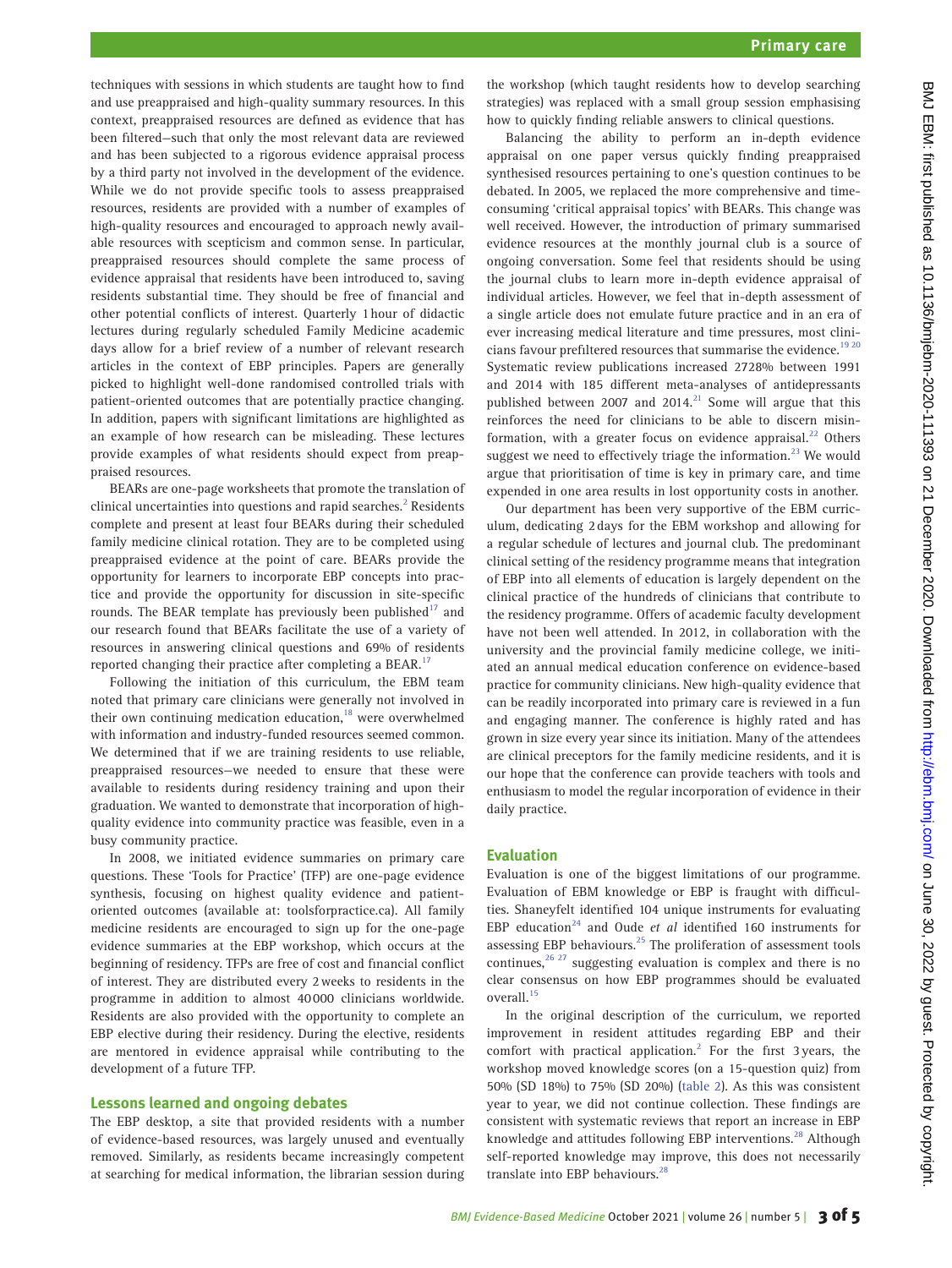<span id="page-3-3"></span>

| Two-day evidence-based practice workshop knowledge scores<br>Table 2 |                     |             |              |                   |  |
|----------------------------------------------------------------------|---------------------|-------------|--------------|-------------------|--|
| Year                                                                 | Number of residents | Preworkshop | Postworkshop | Mean score change |  |
| 2005                                                                 | 69                  | 51%         | 81%          | 30%               |  |
| 2006                                                                 | 54                  | 50%         | 72%          | 22%               |  |
| 2007                                                                 | 64                  | 49%         | 73%          | 24%               |  |

Individual components of our curriculum have traditionally been evaluated independently. Evaluations generally included the use of simple rating scales that have been modified over the years and thus are not easily comparable. In addition, there is no clear national standard for EBP evaluation. Family Medicine national exams in Canada do not have EBM specifically identified as part of examination blueprint (personal communication—Brent Kvern Director, Certification and Examinations, College of Family Physicians of Canada). It is not clear if a national standard would improve outcomes, as we are not interested in collecting data on knowledge acquisition that may not result in behaviour change on graduation. We consider the ultimate measure of success to be graduating residents who regularly practice medicine based on best available evidence. Unfortunately, the measurement of this is complex, and we did not have sufficient resources to measure this in residents who had graduated from the programme.

The difficulty is compounded as the primary outcome of EBP remains debated: is EBP intended to improve health on a population level or encourage shared informed decision making, which may allow patients to make decisions that may not be consistent with 'best evidence?'<sup>29 30</sup> If the latter is true, assessments of EBP may be as simple as, 'were reliable tools used for shared decisionmaking with the patient?'

#### **Moving forward**

Recently experts in evidence appraisal published the 21st chapter of the GRADE guidelines—tools intended to assist with the assessment of results and certainty of evidence.<sup>S31</sup> The need for multiple publications suggests that evidence appraisal has become increasingly complex, and in many ways a moving target. Based on 15 years experience with EBM education, we would advocate for familiarity with, not mastery of evidence appraisal skills in an EBP curriculum for primary care. Even if one were familiar with basic evidence appraisal skills, there are numerous other factors to consider that require further time and investigation (eg, How does this paper fit with others on the topic? How many other trials were registered but not published?) In our personal experience, comprehensive and timely appraisal of health information requires years of regular practice. Thus, we continue to encourage our learners to learn basics of EBM and health literacy, but strongly advocate the use of prefiltered evidence summaries (ideally written by experienced authors without financial conflicts of interest) to answer daily clinical questions.

Over the past 15 years, we have seen a gradual evolution from 'point of care' tools to 'shared informed decision-making'. S32 Improving learner familiarity with shared decision-making tools is essential in moving medicine to a more inclusive decisionmaking setting. Our team, along with numerous other groups, has developed tools to assist with shared decision-making in clinical practice.<sup>S33-37</sup> Increasing learner familiarity with these resources may be an opportunity to improve translation of evidence into practice and we are working to incorporate these as examples of practical evidence application into our curriculum. For example, we are incorporating these more and more into the 1-hour journal

club to allow for discussion around their practical implementation into practice.

In order to engage faculty, we continue to grow our annual medical education conference on evidence-based practice for both community and academic clinicians. This medical education event is organised outside of the university setting and is designed to promote EBP and build enthusiasm for teaching and incorporation of EBP into daily practice.

In summary, the current curriculum ([table 1\)](#page-1-0) is a result of modifications in response to ongoing feedback and best evidence. The originally stated goals of the EBP curriculum remain relevant, encouraging familiarity of with basic EBM concepts yet emphasising the use of preappraised evidence summaries. Fifteen years later, we would add a third goal—to train residents to optimise patient-oriented outcomes in the context of shared decisionmaking and individual patient preferences and values.

**Acknowledgements** The authors would like to acknowledge the Family Medicine Department at the University of Alberta, the Alberta College of Family Physicians and the PEER team for their assistance and support.

**Contributors CK, MK and AL conceived of the original idea. MA, SH and MK assisted with data collection. CK wrote the first draft. Draft review and critical revision were completed by JM, MA, SH, MK and AL. All authors gave final approval of the version to be published.**

**Funding** The authors have not declared a specific grant for this research from any funding agency in the public, commercial or not-for-profit sectors.

**Competing interests** None declared.

**Patient consent for publication** Not required.

**Open access This is an open access article distributed in accordance with the Creative Commons Attribution Non Commercial (CC BY-NC 4.0) license, which permits others to distribute, remix, adapt, build upon this work noncommercially, and license their derivative works on different terms, provided the original work is properly cited, appropriate credit is given, any changes made indicated, and the use is noncommercial. See:** <http://creativecommons.org/licenses/by-nc/4.0/>.

#### **ORCID iD**

Christina S Korownyk<http://orcid.org/0000-0003-4953-9392>

#### **References**

- <span id="page-3-0"></span>1 **Allan GM**, Korownyk C, Tan A, *et al*. Developing an integrated evidencebased medicine curriculum for family medicine residency at the University of Alberta. *[Acad Med](http://dx.doi.org/10.1097/ACM.0b013e3181723a5c)* 2008;**83**:581–7.
- <span id="page-3-1"></span>2 **Oandasan I**, **Working Group on Postgraduate Curriculum Review**. Advancing Canada's family medicine curriculum: triple C. *[Can Fam](http://www.ncbi.nlm.nih.gov/pubmed/21673223)  [Physician](http://www.ncbi.nlm.nih.gov/pubmed/21673223)* 2011;**57**:739–40.
- <span id="page-3-2"></span>3 **Dawes M**, Summerskill W, Glasziou P, *et al*. Sicily statement on evidencebased practice. *[BMC Med Educ](http://dx.doi.org/10.1186/1472-6920-5-1)* 2005;**5**:1.